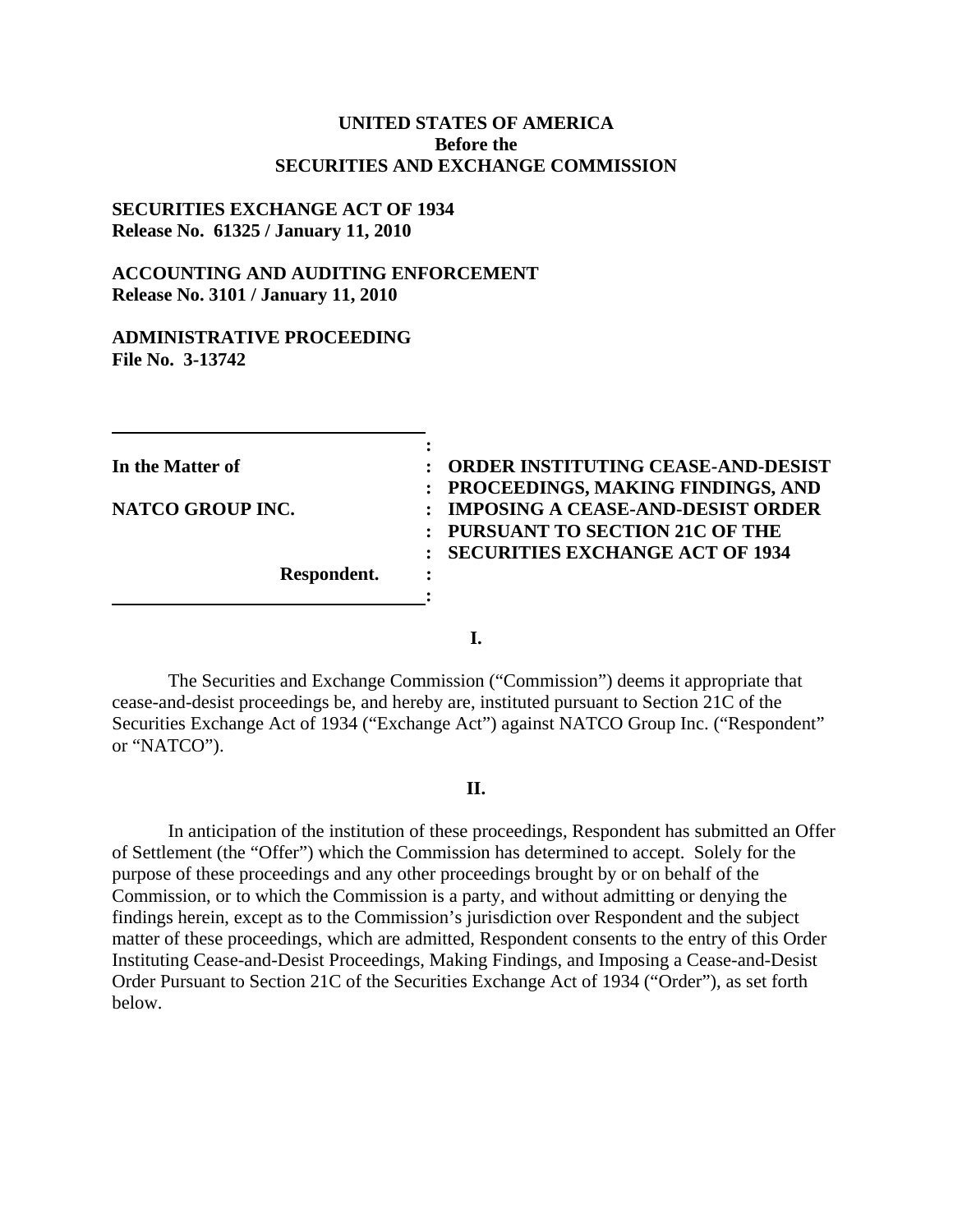On the basis of this Order and Respondent's Offer, the Commission finds<sup>1</sup> that:

#### **Summary**

1. In this Foreign Corrupt Practices Act case, TEST Automation & Controls, Inc. ("TEST"), a wholly owned subsidiary of oil field services provider NATCO Group Inc., created and accepted false documents while paying extorted immigration fines and obtaining immigration visas in the Republic of Kazakhstan. NATCO's system of internal accounting controls failed to ensure that TEST recorded the true purpose of the payments, and NATCO's consolidated books and records did not accurately reflect these payments.

### **Respondent**

2. NATCO Group Inc., a Delaware corporation with its headquarters in Houston, Texas, designs, manufactures, and markets oil and gas production equipment and systems that are used worldwide. At the time of the events discussed in this Order, NATCO's common stock was registered with the Commission pursuant to Section 12(b) of the Exchange Act and was listed on the New York Stock Exchange.<sup>2</sup>

### **Other Relevant Entities**

3. TEST Automation & Controls, Inc. is a Louisiana corporation and, at all relevant times, was headquartered in Harvey, Louisiana. TEST is a wholly-owned subsidiary of NATCO.<sup>3</sup> TEST fabricates and sells control panels and packaged automation systems, as well as providing field services associated with repair, maintenance, inspection and testing of onshore and offshore control systems. TEST, at all relevant times, maintained a branch office in Kazakhstan ("TEST Kazakhstan").

### **Facts**

### **A. Background**

 $\overline{a}$ 

4. In June 2005, TEST Kazakhstan won a contract to provide instrumentation and electrical services in Kazakhstan. To perform the services, TEST Kazakhstan hired both expatriates and local Kazakh workers. Kazakhstan law required TEST to obtain immigration

<sup>&</sup>lt;sup>1</sup> The findings herein are made pursuant to Respondent's Offer of Settlement and are not binding on any other person or entity in this or any other proceeding.

 NATCO became a subsidiary of Cameron International Corporation ("Cameron"), a publicly held reporting  $2^2$  The registration of NATCO's common stock, and its listing on the NYSE, ended on November 18, 2009, when corporation listed on the NYSE.

<sup>&</sup>lt;sup>3</sup> TEST also became a subsidiary of Cameron, following NATCO's acquisition by Cameron.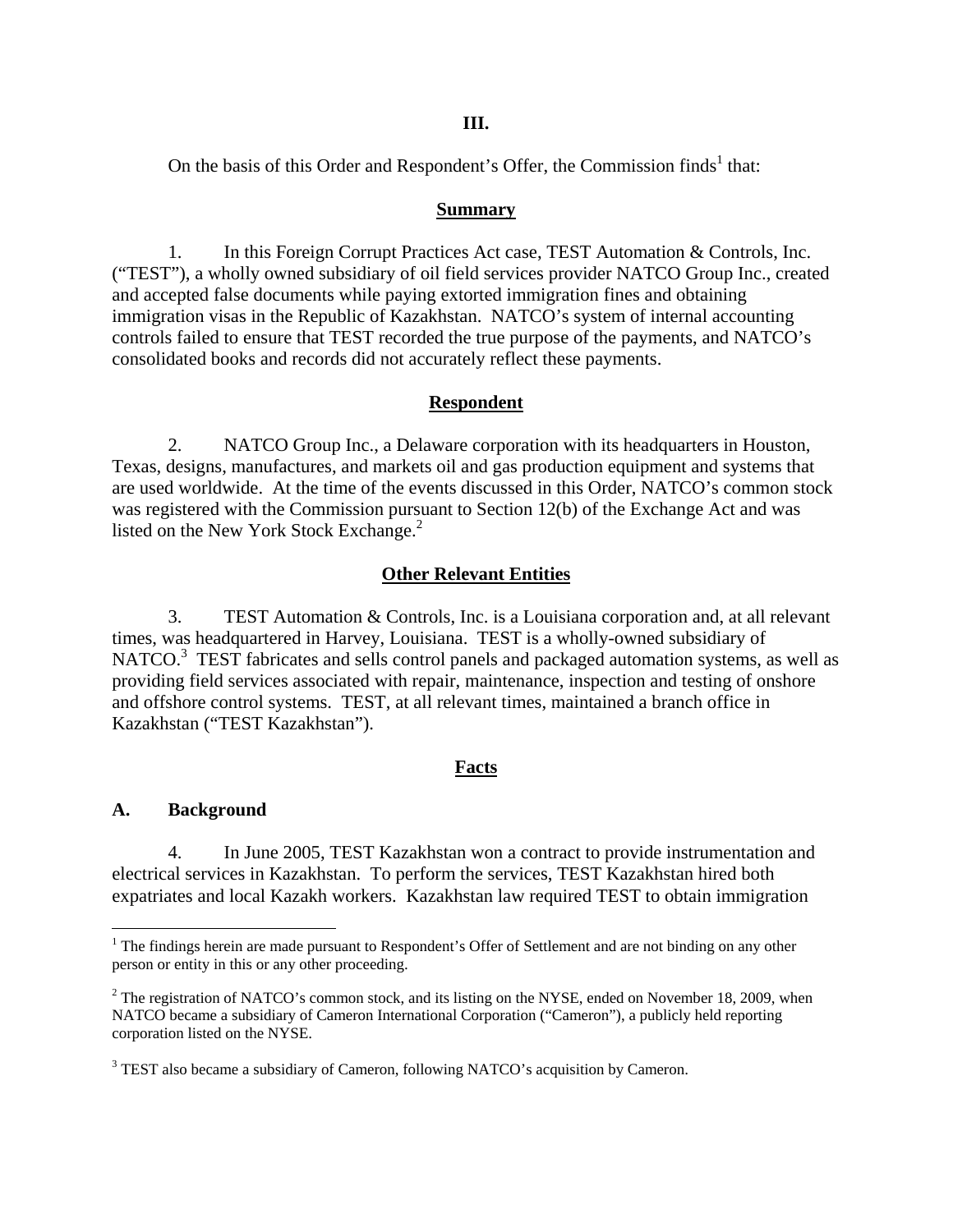documentation before an expatriate worker entered the country. Kazakhstan immigration authorities periodically audited immigration documentation of TEST Kazakhstan and other companies operating in Kazakhstan for compliance with local law.

## **B. Cash Payments to Kazakh Immigration Prosecutor**

5. In February 2007 and September 2007, Kazakh immigration prosecutors conducted audits and claimed that TEST Kazakhstan's expatriate workers were working without proper immigration documentation. The prosecutors threatened to fine, jail or deport the workers if TEST Kazakhstan did not pay cash fines.

6. Believing the prosecutor's threats to be genuine, employees with TEST Kazakhstan sought guidance from TEST's senior management in Harvey, Louisiana, who authorized making the payments. TEST Kazakhstan employees used personal funds to pay the prosecutors \$25,000 in February and \$20,000 in September, and then obtained reimbursement from TEST.

7. For the February 2007 payment, TEST made a \$25,000 wire transfer to the affected employee. TEST inaccurately described the transfer as "an advance against his [the paying employee's] bonus payable in March." Moreover, the email noted the bonus would be "substantial," to further disguise the true reason for the transfer. In addition, TEST's letter to the bank providing the wire instructions inaccurately described the payment as a "Payroll Advance." After the wire transfer was transmitted, TEST inaccurately recorded the payment in its books and records as a salary advance.

8. TEST made a \$20,000 wire transfer to reimburse the September 2007 payment. The wire transfer and journal entry in TEST's books described the purpose of the transfer as "visa fines."

# **C. Inaccurate Consultant Invoices for Visa Services**

9. TEST Kazakhstan used consultants to assist it in obtaining immigration documentation for its expatriate employees. One of these consultants did not have a license to perform visa services, but maintained close ties to an employee working at the Kazakh Ministry of Labor, the entity issuing the visas. On two instances, the consultant requested cash from TEST Kazakhstan to help him obtain the visas. Because Kazakh law requires companies seeking to withdraw cash from commercial bank accounts to submit supporting invoices, the consultant provided TEST Kazakhstan bogus invoices for "cable" from third-party entities he controlled. TEST Kazakhstan knew these invoices were false, but nonetheless presented them to Kazakh banks to withdraw the requested cash.<sup>4</sup> TEST Kazakhstan later submitted the false invoices – which totaled in excess of  $$80,000 -$  to TEST for reimbursement. TEST reimbursed these requests despite knowing the invoices mischaracterized the true purpose of the services rendered.

<sup>1</sup> <sup>4</sup> It is not known how the consultant used these funds, or to whom they were paid.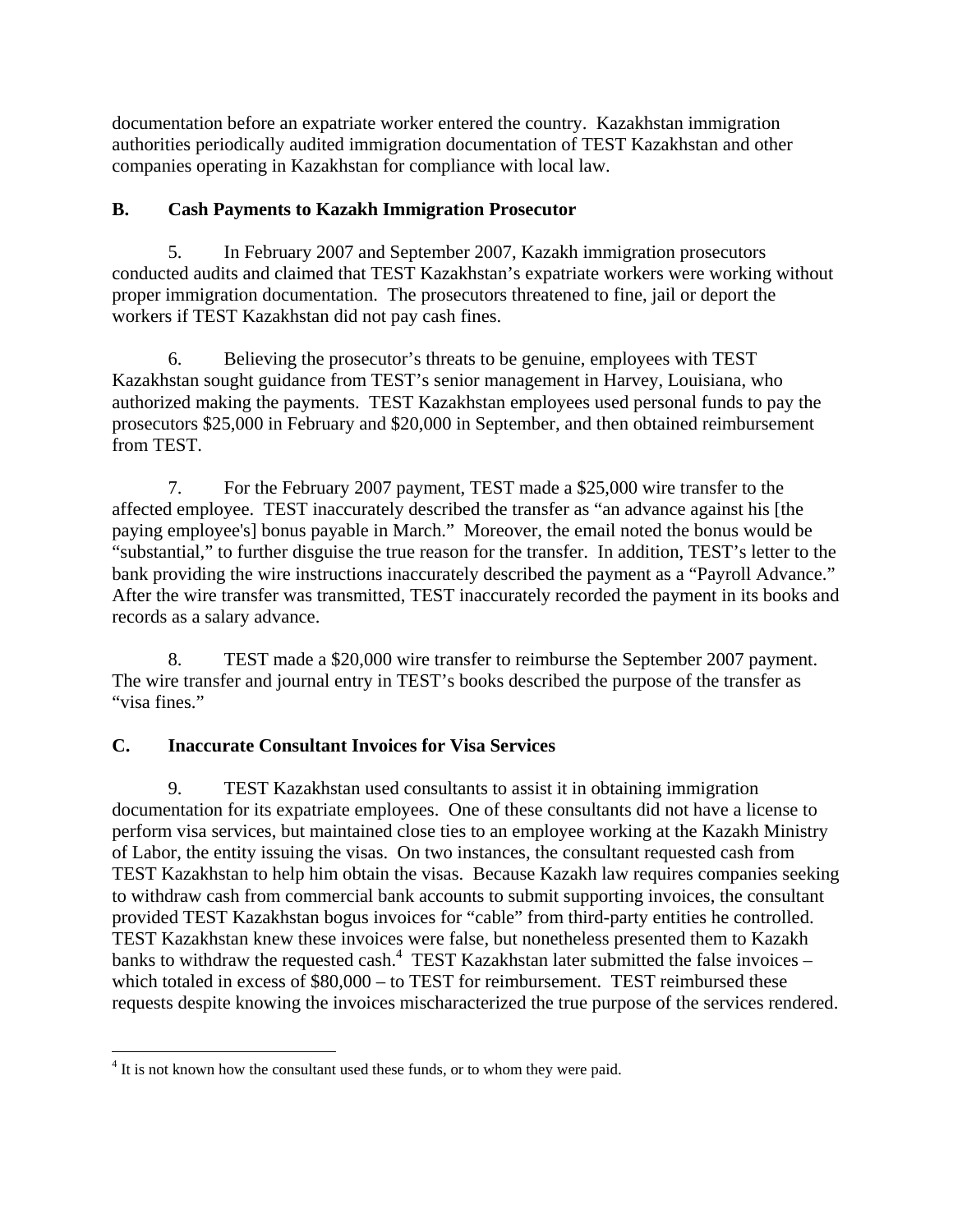## **D. Discovery of Payments, Internal Investigation, and Remediation**

10. During a routine internal audit review in late 2007, NATCO discovered potential issues involving payments at TEST. NATCO conducted an internal investigation, and voluntarily disclosed the results to Commission staff. NATCO undertook numerous remedial measures, including employee termination and disciplinary actions. The company also created a revised form document for agent agreements and established new due diligence procedures regarding the vetting and retention of third-party intermediaries; increased staffing in its global compliance department, including the appointment of a full-time Chief Compliance Officer; joined a non-profit association specializing in anti-bribery due diligence that, among other things, screens potential partners and other third parties that work with multinational corporations; improved its FCPA compliance training worldwide, investing heavily in software to assist in enhancing internal controls and compliance; and restructured its internal audit function and enhanced its monitoring and auditing process for the compliance program.

11. In light of the weaknesses uncovered at TEST, the company expanded its investigation to examine TEST's other worldwide operations, including Nigeria, Angola and China, geographic locations with historic FCPA concerns. NATCO's expanded internal investigation of TEST uncovered no wrongdoing.

# **E. Legal Discussion**

12. The FCPA, enacted in 1977, added Exchange Act Section 13(b)(2)(A) to require public companies to make and keep books, records and accounts, which, in reasonable detail, accurately and fairly reflect the transactions and dispositions of the assets of the issuer, and added Exchange Act Section 13(b)(2)(B) to require such companies to devise and maintain a system of internal accounting controls sufficient to provide reasonable assurances that: (i) transactions are executed in accordance with management's general or specific authorization; and (ii) transactions are recorded as necessary to permit preparation of financial statements in conformity with generally accepted accounting principles or any other criteria applicable to such statements, and to maintain accountability for assets. 15 U.S.C. §§ 78m(b)(2)(A) and 78m(b)(2)(B).

13. As detailed above, NATCO's books, records, and accounts did not properly reflect TEST's reimbursement of payments to the Kazakhstan immigration prosecutor or the immigration consultant. As a result, NATCO violated Exchange Act Section 13(b)(2)(A).

NATCO violated Exchange Act Section  $13(b)(2)(B)$ .<sup>5</sup> 14. In addition, NATCO failed to devise or maintain sufficient internal controls to ensure that TEST complied with the books and records provisions of the FCPA and to ensure that the payments TEST made were accurately reflected on its books and records. As a result,

 $\overline{a}$  $<sup>5</sup>$  NATCO also has agreed to pay a \$65,000 civil monetary penalty.</sup>